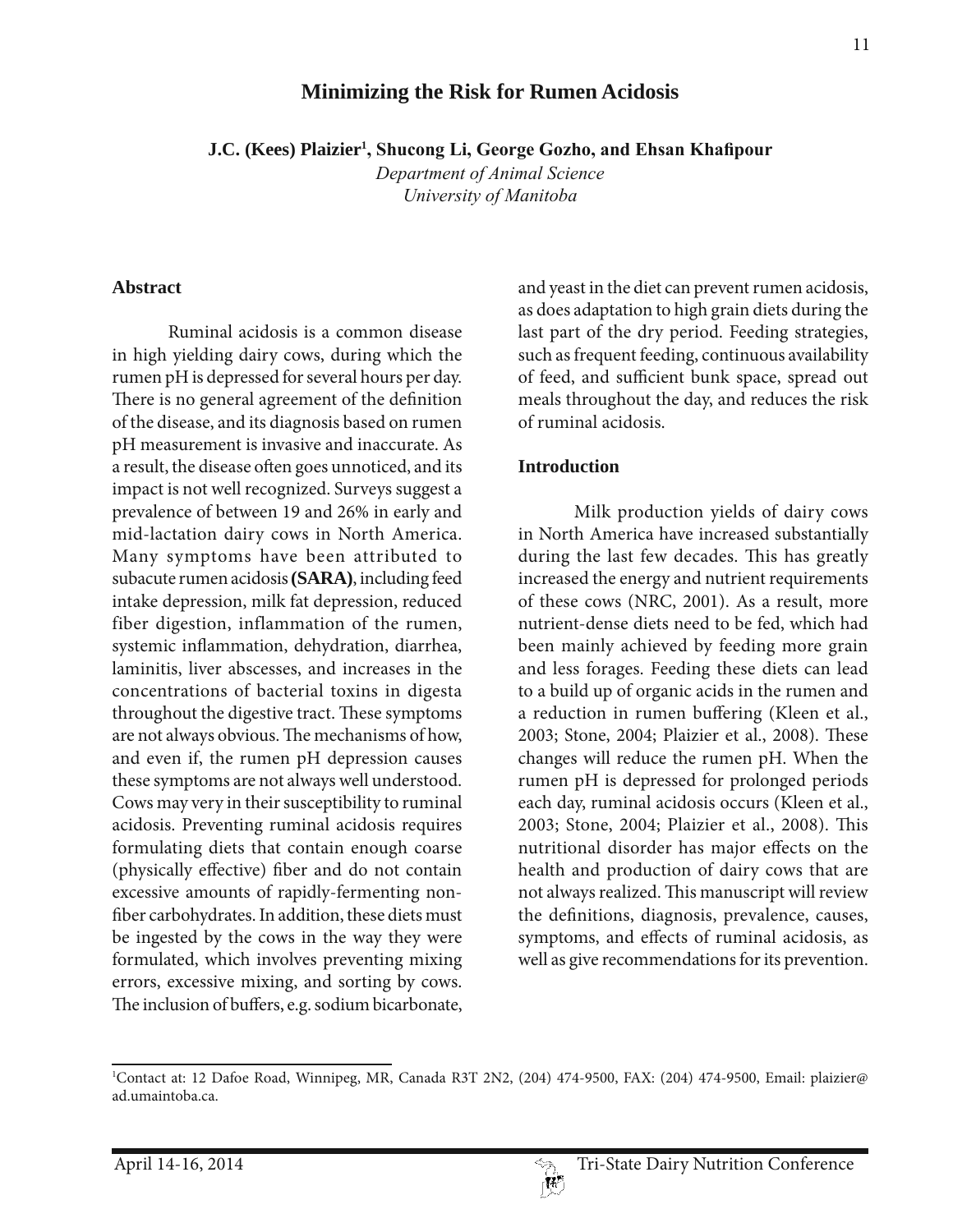#### **Definition of Rumen Acidosis**

Rumen acidosis is a metabolic disorder in ruminants during which the rumen pH is moderately depressed for several hours per day. There is no general agreement about the magnitude and the duration of this depression, and on how the pH depression differs between acute and SARA. Definitions of rumen acidosis are based on the pH of rumen fluid (Kleen et al., 2003; Duffield et al., 2004; Plaizier et al., 2008). Rumen fluid can be sampled with a stomach tube, by rumenocentesis, or through cannula of rumen-fistulated cows (Garrett et al., 1999; Duffield et al., 2004; Plaizier et al., 2008).

Rumen acidosis can be acute or subacute. The difference between these forms of the disorder are that during acute ruminal acidosis, the pH depression is more severe, the concentration of lactic acid in the rumen digesta is higher, and the clinical signs more prominent (Underwood, 1992; Kleen et al., 2003; Nagaraja and Titgemeyer, 2007). A rumen pH depression below pH 5.2 and concentrations of lactic acid in rumen fluid in excess of 5 *mM* are regarded as signs of acute ruminal acidosis (Krause and Oetzel, 2006; Nagaraja and Titgemeyer, 2007; Plaizier et al., 2008). Acute rumen acidosis is common in feedlots, whereas SARA is common on dairy farms (Krause and Oetzel, 2006; Nagaraja and Titgemeyer, 2007; Plaizier et al., 2008). This manuscript will, therefore, focus on SARA, rather than on the acute form of rumen acisosis.

Different rumen pH thresholds for SARA are used. These thresholds differ among the techniques used for the rumen fluid collection and the location in the rumen from where the fluid is sampled, as these have large effects on the pH of the sample (Garett et al., 1999; Duffield et al., 2004; Krause and Oetzel, 2006). For field studies using rumenocentesis,

Garrett et al. (1999) proposed a pH threshold of 5.5. Duffield et al. (2004) recommended pH thresholds of 5.5, 5.8, and 5.9 for rumen fluid samples collected by rumenocentesis, through a rumen cannula from the ventral sac, and using a stomach tube, respectively. Duffield et al. (2004) recommended pH thresholds of 5.5, 5.8, and 5.9 for the diagnosis of SARA when rumen fluid samples collected by rumenocentesis, through a rumen cannula from the ventral sac, and using a stomach tube, respectively. As the duration that the rumen pH is below a critical value is important for the physiological impact of the rumen pH depression, our group uses a threshold on 180 min/day below pH 5.6 for the diagnosis of SARA in cows with indwelling pH probes in the rumen (Plaizier et al., 2008). This threshold was chosen, as only rumen pH depressions that exceeded this value were associated with increases in the concentrations of bacterial endotoxins in rumen fluid and markers of inflammation in blood (Gozho et al., 2005).

#### **Diagnosis of Rumen Acidosis**

As rumen acidosis is defined as a depression of the rumen pH, the measurement of this pH is the most obvious technique for the diagnosis of this metabolic disorder. This technique requires the collection of rumen fluid. Rumencentesis, a stomach (oral) tube, and a rumen cannula have all been used for this collection (Garrett et al., 1999; Duffield et al., 2004; Plaizier et al. 2008). The rumenocentesis technique consists of a rumen puncture during which rumen fluid is collected close to the wall of the ventral sac (Garrett et al., 1999; Kleen et al., 2003; Duffield et al., 2004). Problems with these techniques are that they are invasive, can cause health problems, and that the pH of rumen fluid varies among sites in the rumen and within a site of the rumen during a 24 hr period (Enemark et al., 2004; Krause and Oetzel, 2006; Plaizier et al., 2008). The invasiveness of rumenocentesis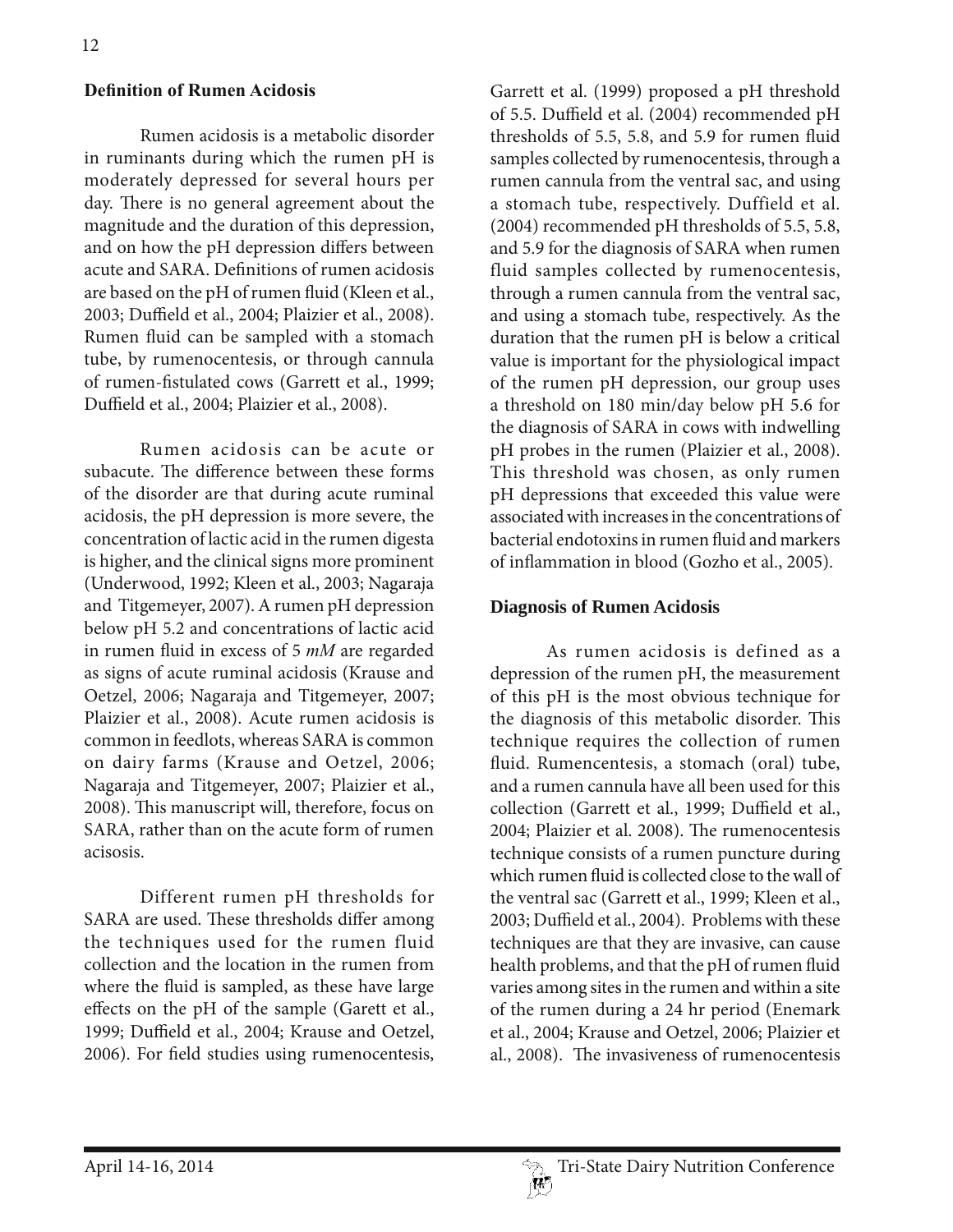is probably responsible for the limited use of this technique for the diagnosis of rumen acidosis on dairy farms. Due to the differences in the site of the rumen fluid collection among the techniques, the pH values of the collected samples differ among these techniques. Due to the diurnal variation in the rumen pH, the timing of the rumen fluid collection is critical for diagnostic purposes. The highest accuracy of the diagnosis is expected when the rumen pH is at its lowest, i.e., at its nadir. Our group, therefore, collects rumen fluid samples for the measurement of rumen pH at 6 hr after feed delivery (Plaizier et al., 2008). However, others have reported that the rumen pH nadir did not occur at this time, but occurred at times varying from 2 to 12 hr after feed delivery (Keunen et al., 2002; Duffield et al., 2004; Krause and Oetzel, 2006).

In a research setting where rumencannulated cows are available, in-dwelling rumen pH probes have been used to monitor rumen pH (Duffield et al., 2004; Penner et al., 2006; Plaizier et al., 2008). These probes are placed through the cannula and secured at one site in the rumen, generally in the ventral sac, and allow continuous measurement of rumen pH. For rumen fluid samples that are collected through cannula, or when in-dwelling rumen pH probes are used, rumen pH thresholds of 5.5, 5.6, 5.8, and 6.0 have been proposed for the diagnosis of SARA (Krause and Oetzel, 2006; Penner et al., 2006; Plaizier et al., 2008). In-dwelling rumen pH probes that can be placed in the reticulorumen through the esophagus and that can be used on non-cannulated cows also have become commercially available (Gasteiner et al., 2009; Mottram, 2010). Issues with the use of these probes have included short battery life, drift in pH measurement, uncertainties about their location in the reticulo-rumen, and their effects on cow health (Gasteiner et al., 2009; Mottram, 2010). It appears that these issues are being overcome. Several users of these probes have

reported that, in most cows, their location is in the reticulum. The pH of digesta in the reticulum is higher than that in the rumen and this has to be taken into account in the interpretation of pH data from these probes.

Mainly due to the invasiveness of the rumen fluid collection and problems with obtaining representative rumen fluid samples, alternative measures have been proposed for the diagnosis of rumen acidosis. These include milk fat, blood pH, partial pressures of CO2 and O2 in blood; fecal pH; urine pH; blood concentrations of glucose, lactate, and acute phase proteins; packed cell volume of blood; renal net acid base excretion; and rumen contraction frequency (Enemark et al., 2004; Gianesela et al. 2010; Li et al., 2012b). Most of these measures can be affected by the rumen pH, and could therefore, be indirect indicators of rumen pH, but most of these measures also are affected by many other factors also, which makes their use in the diagnosis of rumen acidosis inaccurate. This has been proven in several on-farm studies and studies in which SARA was experimentally induced, which showed that none of these measures were consistently related to rumen pH (Enemark et al., 2004; Plaizier et al., 2008; Li et al., 2012b).

Experimentally-induced SARA by feeding excessively high grain diets has been associated with in increase in the content of bacterial lipopolysaccharide endotoxin **(LPS)**  of feces (Plaizier et al., 2012). This suggests that the fecal LPS content may be a diagnostic tool for SARA. To test this, the relationship between the fecal LPS content of individual cows and risk factors for SARA were determined on commercial dairy farms (Li et al., 2010). This study showed large variations in fecal LPS content among farms and among cows within farm, but relationships among fecal LPS and these risk factors were not obvious. Hence, at this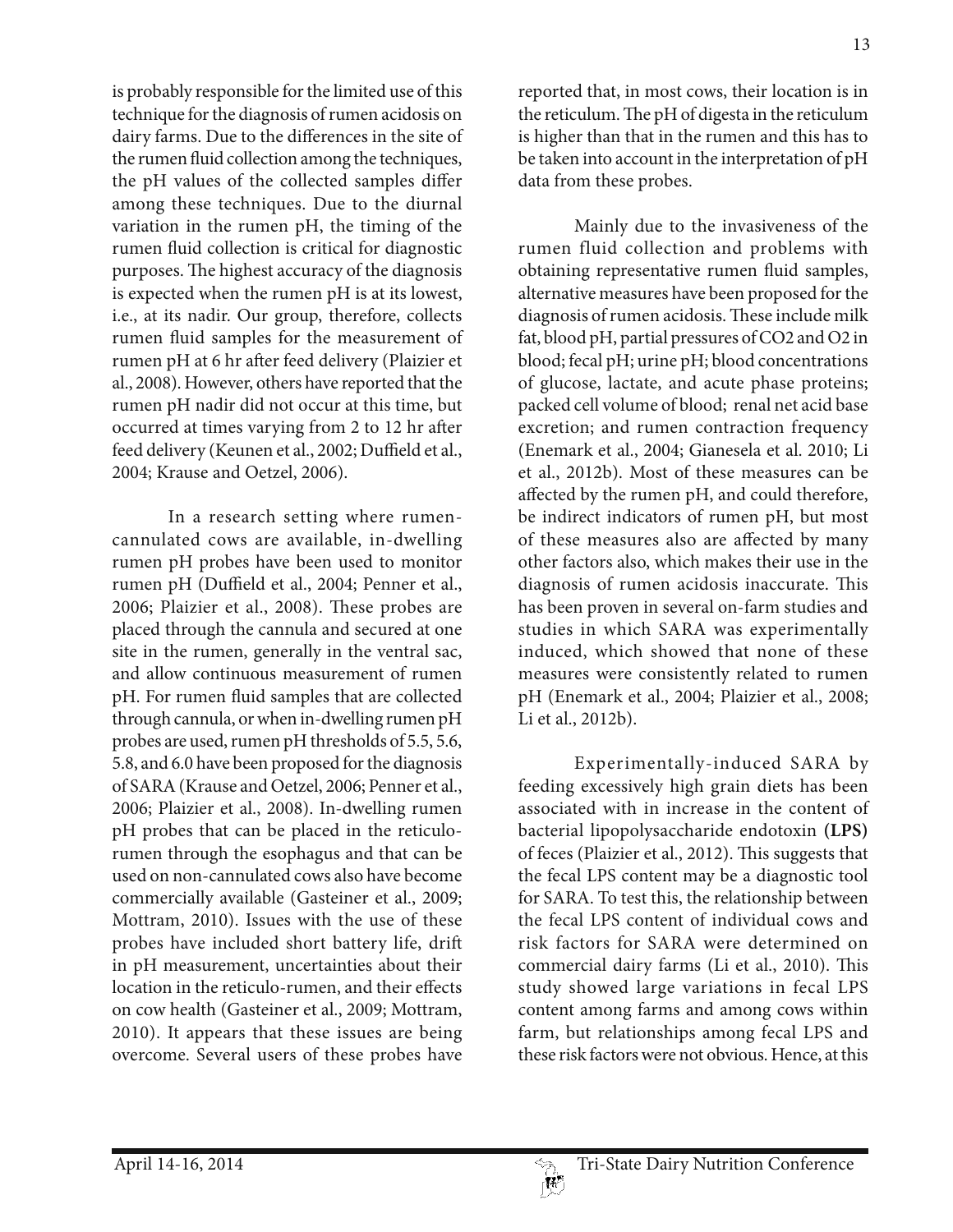time, the measurement of LPS in feces cannot yet be recommended as an alternative for the measurement of rumen pH for the diagnosis of SARA.

#### **Prevalence of Rumen Acidosis**

The prevalence of a disease is the proportion of a population found to have this condition. More specifically, the point prevalence is the proportion of a population that has the condition at a specific point in time. The prevalence of a disease differs from that of the incidence of that disease, as the latter is the risk of developing some new condition within a specified period of time. Several surveys have been conducted to determine the prevalence of SARA. These surveys have been conducted using rumenocentesis and a threshold pH of 5.5 for the diagnosis of SARA.

Two surveys were conducted at dairy farms in Wisconsin. The first survey found prevelances of 19 and 26% in early lactation and mid-lactation cows, respectively (Garrett et al., 1999). The second survey found that the prevalence of SARA in early and peak lactation cows was 20.1% (Oetzel et al., 1999). A survey on 18 dairy herds in The Netherlands that included 197 lactating cows found an overall SARA prevalence of 13.8% across all stages of lactation (Kleen et al., 2009). In this survey, the prevalence on individual farms ranged from 0 to 13%. Kleen et al. (2013) included 315 cows on 26 farms in Northern Germany for their survey and determined a SARA prevalence of 20% with a great variation in the SARA prevalence among farms. Morgante et al. (2007) surveyed 12 dairy farms in Italy and included 10 cows in each herd between 5 and 60 days in milk **(DIM)**. They found that in 3 out of the 10 herds the prevalence of SARA was greater than 33%. The results of these surveys agree on how common SARA is in high yielding dairy cows; and that its prevalence varies among herds.

#### **Causes of Rumen Acidosis**

The rumen pH will drop when organic acids that are produced during fermentation by rumen microbes accumulate and rumen buffering is not sufficient to prevent the increase in acidity that this accumulation may cause (Kleen et al., 2003; Krause et al., 2006; Plaizier et al. 2008). These organic acids include shortchain fatty acids **(SCFA)**, otherwise known as volatile fatty acids, and lactic acid. Lactic acid is about 10 times more acidic than the most common SCFA, like acetic acid, propionic acid, and butyric acid. Hence, a change in the ratio between lactic acid and SCFA has a major effect on the rumen acidity, and the rumen pH will drop greatly when lactic acid accumulates. The substrates for fermentation in the rumen are carbohydrates and nitrogen containing compounds, such as proteins, peptides, and amino acids. Amounts of rapidly fermentable carbohydrates result in the production of more organic acids in the rumen than equal amounts of structural carbohydrates, such as cellulose and hemicellulose. As a result, increasing the proportion of grain and decreasing the proportion of forages in the diet increases the production of SCFA, and possibly lactic acid, in the rumen (Kleen et al., 2003; Krause and Oetzel, 2006; Plaizier et al., 2008). Increasing the digestibility of the forage portion of the diet, i.e., by reducing its particle size or by feeding more highly degradable grass and pasture, will also increase the production of these acids in the rumen (Mertens, 1997; O'Grady et al., 2008).

The source and processing of the grain portion of the diet also affects the rate of production of acids during fermentation. This production rate is higher for barley grain than for corn grain, and the more the grain is processed, e.g. steam flaked vs. cracked corn, the more rapidly rumen degradable it becomes (Herrera-Saldana et al., 1990; Huntington, 1997).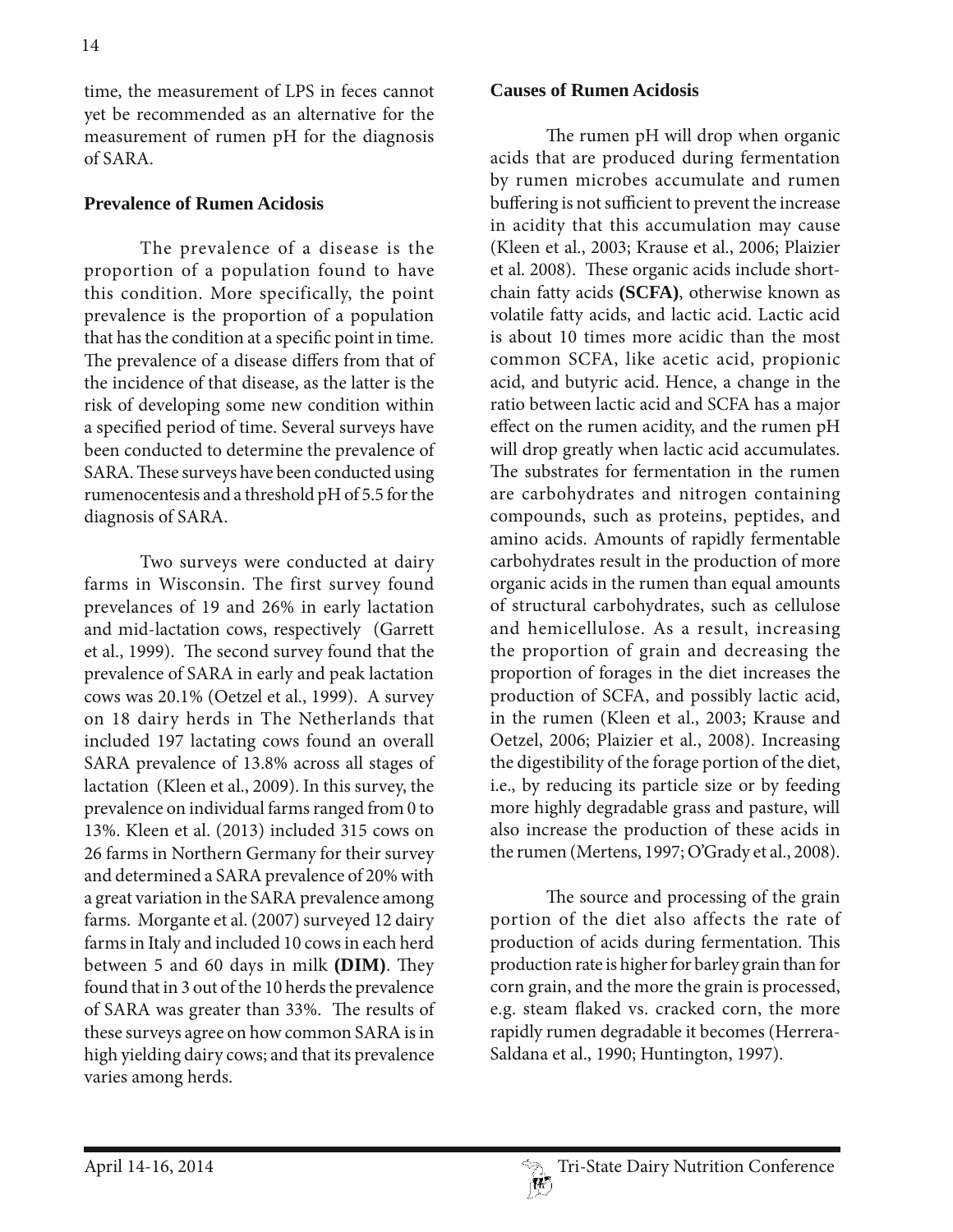Inorganic buffers, including bicarbonate, from the saliva buffer the rumen, as they contribute to the neutralization of the acids produced during fermentation. Generally, the longer a cow chews, the more saliva it produces, but this effect is not linear (Mertens, 1997; Maekawa et al., 2002; Yang and Beauchemin, 2006.). The amount of time that the cow chews is affected by the content of coarse fiber in the diet. This amount can be quantified by measuring the physically effective fiber **(peNDF)** content of the diet. Taking account only of the total NDF in a diet is not sufficient, as not all NDF stimulates chewing equally. The peNDF has been defined as the ability of a feed to stimulate chewing and saliva buffering in the rumen (Mertens, 1997). The main factor that determines the dietary peNDF content is the particle size distribution, as well as the NDF content of the diet, but other factors, such as particle fragility, can also play a role. Several techniques for the measurement of this particle size distribution have been proposed, and of these, the Penn State Particle Separator is the most commonly used. Studies on the relationship between peNDF and rumen buffering have not always shown a high correlation (Maekawa et al., 2002; Yang and Beauchemin, 2006; Plaizier et al., 2008). The highest correlation between these measures is observed when both rumen pH and dietary peNDF content are in the low end of their scales (Plaizier et al., 2008). In addition to stimulating saliva production, forages also contribute to rumen buffering through their intrinsic buffering capacity. This capacity is related to the protein content of the feed, which explains why alfalfa forages have a higher buffering capacity than corn silage (McBurney and Chase, 1983).

Next to their rate of production, the rate of clearance of the SCFA that are produced during fermentation determines if they accumulate in the rumen. These acids are mainly cleared from the rumen through absorption by the papillae

(Stone, 2004). Dirksen et al. (1984) concluded that the capacity for this absorption is related to the absorptive surface area and that this capacity is twice as high when high grain diets are fed compared to when very high-forage diets are fed. As a result, the capacity of the rumen papillae to absorb these acids varies throughout lactation. Based on these findings, Stone (2004) recommended to gradually increase the grain content of the diet during a 5-week period around calving. However, Stone (2004) also suggested that common dry-cow diets contain less forage than the high-forage diets used by Dirksen et al. (1984) and that when these common diets are fed, the reduction in SCFA absorption during the dry period will be less than that found by Dirksen at al (1984) and the duration of the step-up grain feeding to gradually provide this capacity can be less than 5 weeks. In any case, many management recommendations have been made based on the findings of Dirksen et al. (1984). It is, therefore, of great importance to confirm these findings. Penner et al. (2011) concluded that not only the absorptive area of the rumen epithelia respond to increased grain feeding, but the capacity of epithelial cells for the uptake of SCFA also are altered, and several molecular adaptations of these cells occur. Cows vary in the adaptations of their rumen epithelia to high grain feeding, and this variation may be partially caused by differences in genetics (Penner et al., 2011). This may help explain why cows differ in their susceptibility to rumen acidosis and may offer opportunities for the selection of cows that are less susceptible for rumen acidosis.

# **Symptoms of Rumen Acidosis**

Many symptoms have been attributed to SARA, including feed intake depression, milk fat depression, reduced fiber digestion, rumenitis, systemic inflammation, dehydration, diarrhea, laminitis, liver abscesses, and increases in the concentrations of LPS in digesta throughout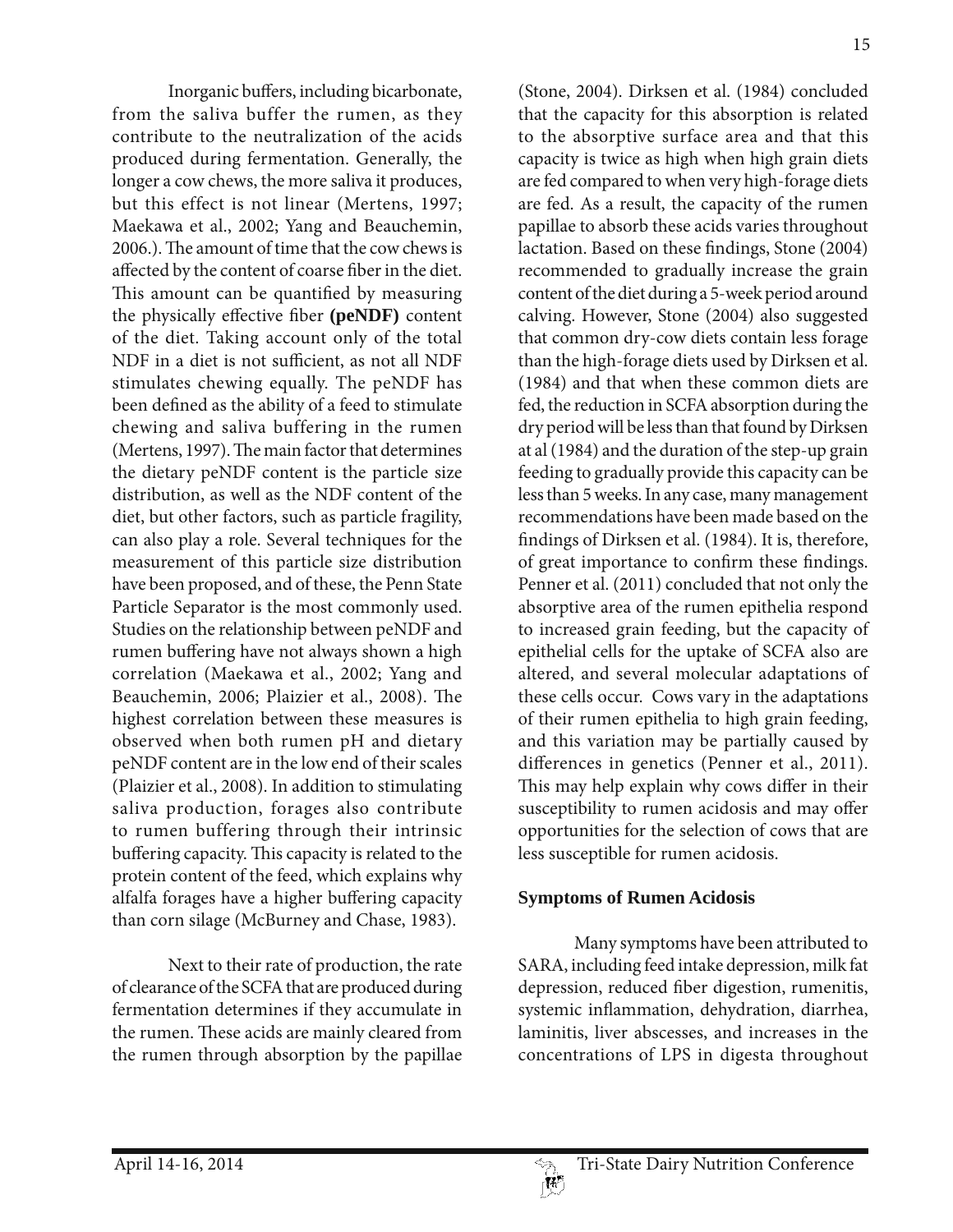the digestive tract (Kleen et al, 2003; Krause and Oetzel, 2006; Plaizier et al., 2008). Many of these relationships were demonstrated in observational studies in which causal relationships between SARA and these symptoms are difficult to prove or in studies in which SARA was experimentally induced. These inductions of SARA were conducted by feeding excessively high grain diets (Khafipour et al., 2009a; Li et al. 2012a), by a combination of feed restriction and high grain diets (Krause and Oetzel, 2006; Dohme et al., 2007), or by feeding pellets of ground forages (Khafipour et al., 2009b; Li et al. 2012b). Such feeding practices are unlikely to occur on commercial dairy farms. Hence, the question arises of how representative the experimentally induced SARA are for SARA that occurs on these commercial farms. Attributing symptoms to SARA is further complicated by the variety of techniques and definitions that are used for the diagnosis of this disorder.

Milk fat depression is the symptom most commonly associated with rumen acidosis (Kleen et al, 2003; Krause and Oetzel, 2006; Plaizier et al., 2008). This association is most likely caused by the incomplete biohydrogenation of dietary fatty acids that occurs during an excessive drop in rumen pH (Bauman and Griinari, 2003). This change in biohydrogenation increases the production of certain isomers of unsaturated fatty acids that reduce milk fat synthesis. The milk fat depression resulting from ruminal acidosis is likely one of the costs of this disorder to dairy farmers in North America.

Inducing ruminal acidosis by feeding excessively high grain diets has consistently increased markers of inflammation in blood (Plaizier et al., 2012). A low rumen pH may cause inflammation of the rumen wall, i.e. rumenitis (Kleen et al., 2003; Plaizier et al., 2012). However, a low rumen pH has also been associated with a reduced barrier function of

the rumen epithelium and an increase in the content of bacterial endotoxins (LPS) in rumen digesta (Plaizier et al., 2012). This combination may cause passage of LPS and other toxins, and pathogens from the rumen into the interior circulation and, thereby, resulting in an immune response. In most studies, this immune response has been characterized by an increase in acute phase proteins in blood but not by fever and other severe signs of inflammation (Plaizier et al., 2012). It is not yet clear the level of impact of the low level inflammation during ruminal acidosis. However, during stresses, such as ruminal acidosis and subsequent inflammation, nutrients are diverted away from production (Elsasser et al., 1997). Hence, the cost of this inflammation is not negligible.

In contrast to inducing ruminal acidosis by excessively high grain feeding, inducing this disorder by feeding pelleted forages does not result in inflammation (Khafipour et al., 2009b, Plaizier et al., 2012). This shows that a rumen pH depression alone does not cause inflammation of the rumen epithelium or damage the barrier function of the rumen epithelium (Plaizier et al., 2012). It has, therefore, been suggested that a combination of a low pH and high LPS and starch contents of digesta in the large intestine is responsible for the systemic inflammation during grain-induced ruminal acidosis.

# **Effects on Microbial Communities in the Digestive Tract**

As inducing ruminal acidosis substantially alters the conditions in the rumen (Krause and Oetzel, 2005; Dohme et al., 2006; Plaizier et al., 2012), it can be expected that the induction greatly affects microbial communities in the rumen greatly. Among the rumen conditions that are affected by these inductions are rumen pH, the concentrations of SCFA, ammonia, and various substrates for microbial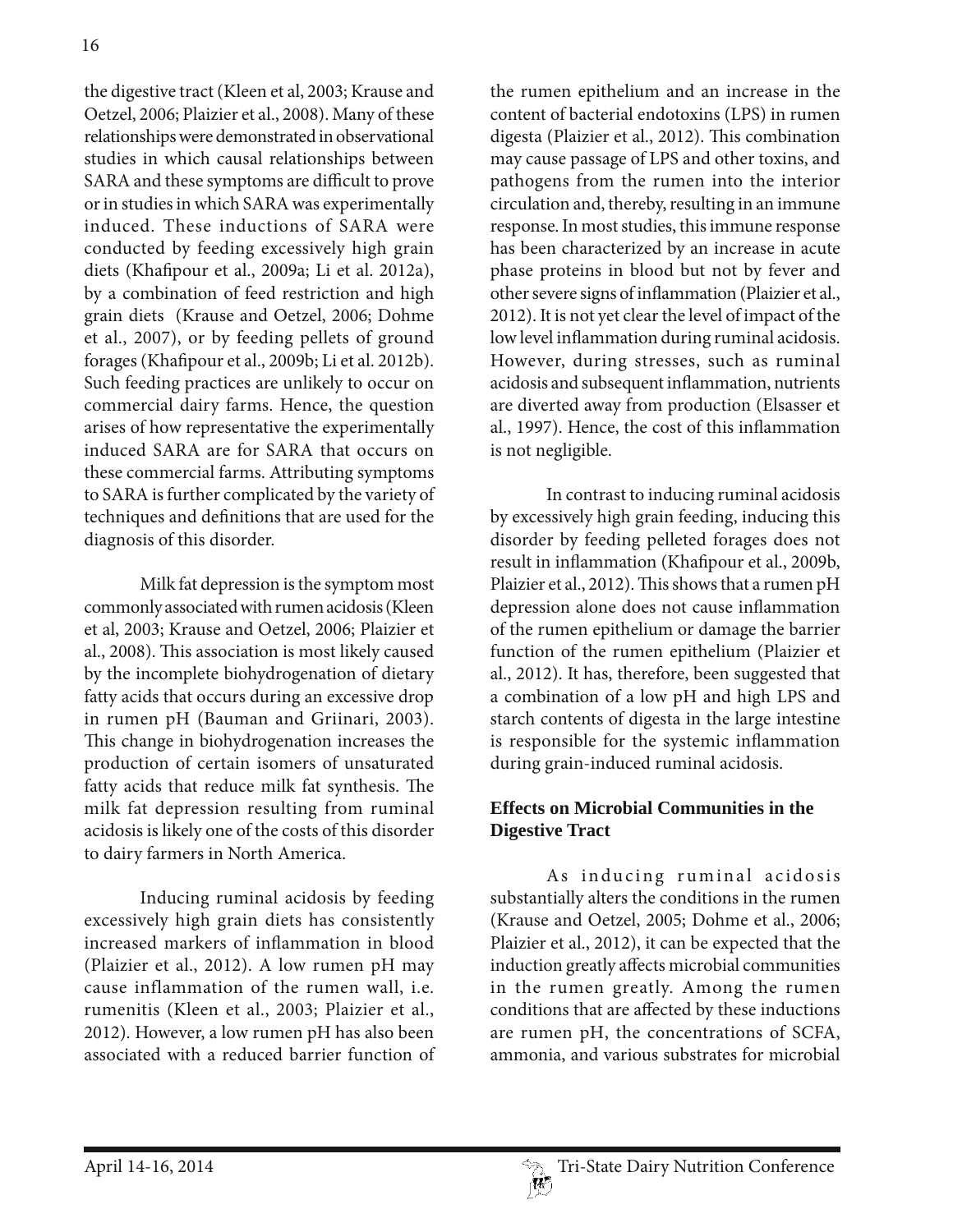fermentation, as well as the osmolality of rumen digesta (Krause and Oetzel, 2006; Dohme et al., 2007; Plaizier et al., 2012). It has also been demonstrated that the induction of ruminal acidosis also can alter these conditions in the large intestine (Li et al., 2012a; Plaizier et al., 2012). Due to the complexity of these changes, it is difficult to isolate which of these changes affect rumen communities the most.

Rumen microbes vary in their tolerance to a low pH, and as a result, rumen acidosis is expected to reduce populations of cellulolytic and gram-negative bacteria, reduce populations of protozoa, and increase populations of grampositive cocci and rods (Nagaraja et al., 1978; Wells and Russell, 1996; Goad et al., 1998.). Khafipour et al. (2009c) observed that graininduced ruminal acidosis reduced the population of gram-negative *Bacteroidetes* bacteria, including *Prevotella albensis*, *Prevotella brevis*, and *Prevotella ruminicola* in rumen fluid and that the severity of the rumen acidosis determined the reduction of these bacteria. The severity of the rumen acidosis in this study was determined not only based on the rumen pH depressions but also on the increases in bacterial endotoxins and the immune response that it caused. Severe ruminal acidosis also increased the populations of *Streptococcus bovis* and *Escherichia coli* in rumen fluid; whereas, its milder form increased the population of the lactate utilizer *Megasphaera elsdenii.* Khafipour et al. (2011a) concluded that ruminal acidosis does not only increase the population of *Escherichia coli* but also increases the presence of virulence genes in these bacteria.

Li et al. (2011) and Khafipour et al. (2011b) compared the effects of moderate ruminal acidosis induced by high grain feeding and by feeding pelleted forages. They found that, despite similar rumen pH depressions, only the grain-induced ruminal acidosis reduced the

richness and diversity of bacterial species in the rumen, large intestine, and feces. In contrast with the study from Khafipour et al. (2009c), both acidosis inductions increased *Prevotella bryantii* and *Selenomonas ruminantium*, but decreased *Streptococcus bovis* in rumen fluid. In addition, both of these inductions increased *Prevotella ruminicola*; whereas, only the grain-induced acidosis increased *Lactobacillus spp*. and *Escherichia coli*, and decreased *Streptococcus bovis* in the large intestine. Similarly, Li et al. (2013a, 2013b) showed that moderate grain-induced ruminal acidosis increased *Lactobacillus* spp., *Megasphaera elsdenii*, and *Prevotella albensis,* and decreased *Prevotella brevis* and *Treponema* bryantii. This induction also increased *Lactobacillus* spp., *Megasphaera elsdenii*, *Treponema bryantii*, and *Escherichia coli*. Comparing these studies show that the effects of ruminal acidosis on bacterial communities are substantial but differ greatly among experiments. This may be due to the differences in rumen conditions other than rumen pH and differences in conditions in the large intestine among experiments (Plaizier et al., 2008; Plaizier et al., 2012). As long as the ruminal acidosis is not too severe, microbial richness and diversity are not greatly affected, and the accumulation of lactate is prevented by increasing the populations of lactic acid utilizing bacteria and by preventing increases in lactate producing bacteria. Under these conditions, shifts in bacterial communities may reflect shifts in the availability of substrates for fermentation, rather than indicate undesirable conditions for the bacterial species whose populations are reduced. The severity of the rumen acidosis is only, in part, determined by the diets used for its induction, as cows vary greatly in their response to the SARA challenges (Plaizier et al., 2008; Plaizier et al., 2012). The factors that determine the susceptibility of cows to rumen acidosis are not yet well understood but are at least in part of genetic origin (Penner et al., 2011). These studies

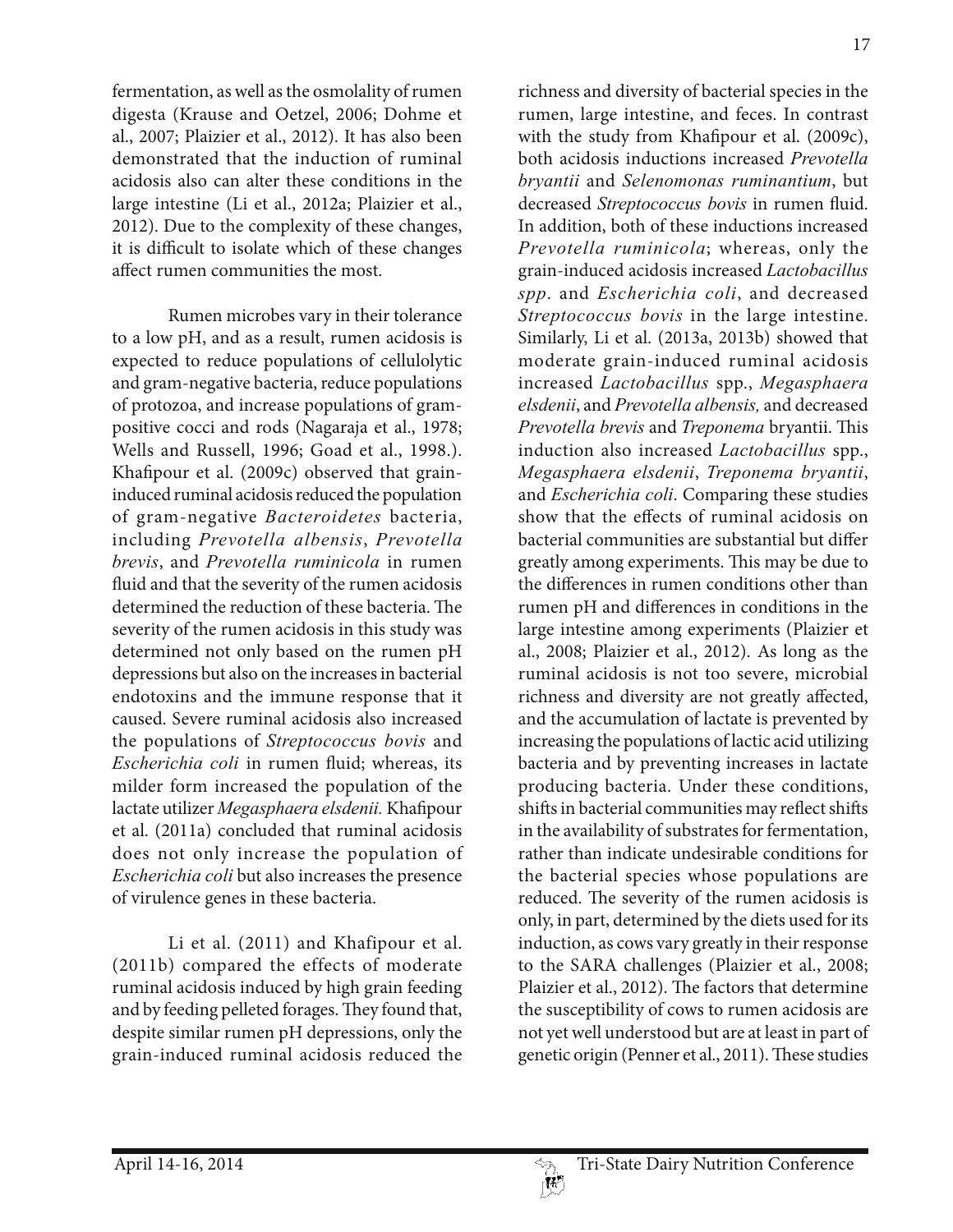did not confirm that ruminal acidosis reduces cellulolytic bacteria. In order to confirm this, analysis of bacterial communities in solid rumen digesta, next to the analyses of liquid digesta that were conducted in these studies, will be required, as most cellulolytic bacteria are in the solid digesta fraction (Wells and Russell, 1996; Goad et al., 1998). The bacterial populations that adhere to the rumen epithelium (epimural bacteria) differ greatly from those in solid and liquid rumen digesta and also are affected by changes in diet composition and induction of ruminal acidosis (Petri et al., 2013). Changes in the communities of epimural bacteria may have major effects on the rumen epithelium, including their barrier function and absorptive capacity. As changes in epimural bacterial communities are difficult to predict from changes in bacterial communities in solid and liquid rumen digesta (Petri et al. (2013), more research on the affects ruminal acidosis on epimural bacteria is needed to better understand the etiology of this disease.

### **Prevention of Rumen Acidosis**

### *Dietary ¿ber and non¿ber carbohydrates*

Key in the prevention of rumen acidosis is to formulate diets that contain sufficient buffering capacity and peNDF; do not contain excessive amounts of non-fiber carbohydrates; and ensure that cows consume the diets the way they have been formulated. Therefore, in order to prevent SARA, diets must contain sufficient coarse fiber to stimulate chewing because this contributes to rumen buffering by stimulating the production of saliva which contains buffers. Diets are commonly balanced for total NDF, but this may not always ensure sufficient rumen buffering since not all NDF contributes equally to chewing and saliva production. For example, the NDF in long hay contributes much more to saliva production than the NDF in barley

grain. To circumvent this problem, the concept of peNDF has been developed. The peNDF of a feed is defined as the fiber that contributes to chewing, saliva production, and rumen buffering and is largely affected by feed particle size. The peNDF of forages is mainly determined by the chop length. Forages that are chopped too finely will put cows at risk for SARA. The peNDF content of the diet can be increased either by including more forage to increase both the dietary NDF and peNDF contents, or by increasing the chop length of forages (Beauchemin and Penner, 2009). The rationale is that either way of increasing the peNDF content of the diet increases chewing time and salivary secretion.

NRC (2001) recommends that when diets mainly contain alfalfa silage, corn silage, and ground corn, these diets should contain at least 25% of DM as NDF, as long as 19% of the DM is NDF from forages. NRC (2001) further recommends that when diets contain grains that are more rumen degradable than corn, such as barley, include forages with small particle sizes, and are not fed as TMR, they need to contain more than 25% of DM as NDF. Beauchemin (1991), therefore, recommended a minimum NDF content of 34% of DM for barley-based diets. NRC (2001) also recommends that the maximum dietary content of non-fiber carbohydrates can be 44% of DM, as long as the minimum dietary NDF and forage NDF contents are provided and corn is the grain source in the diet. However, NRC (2001) also indicates that due to possible errors with mixing and feed delivery, it is highly recommended to use a safety margin for the maximal dietary non-fiber carbohydrate content.

Currently, several methods to determine peNDF are used. If the peNDF is determined as the proportion of the diet retained by the 0.75" and 0.31" screens of the Penn State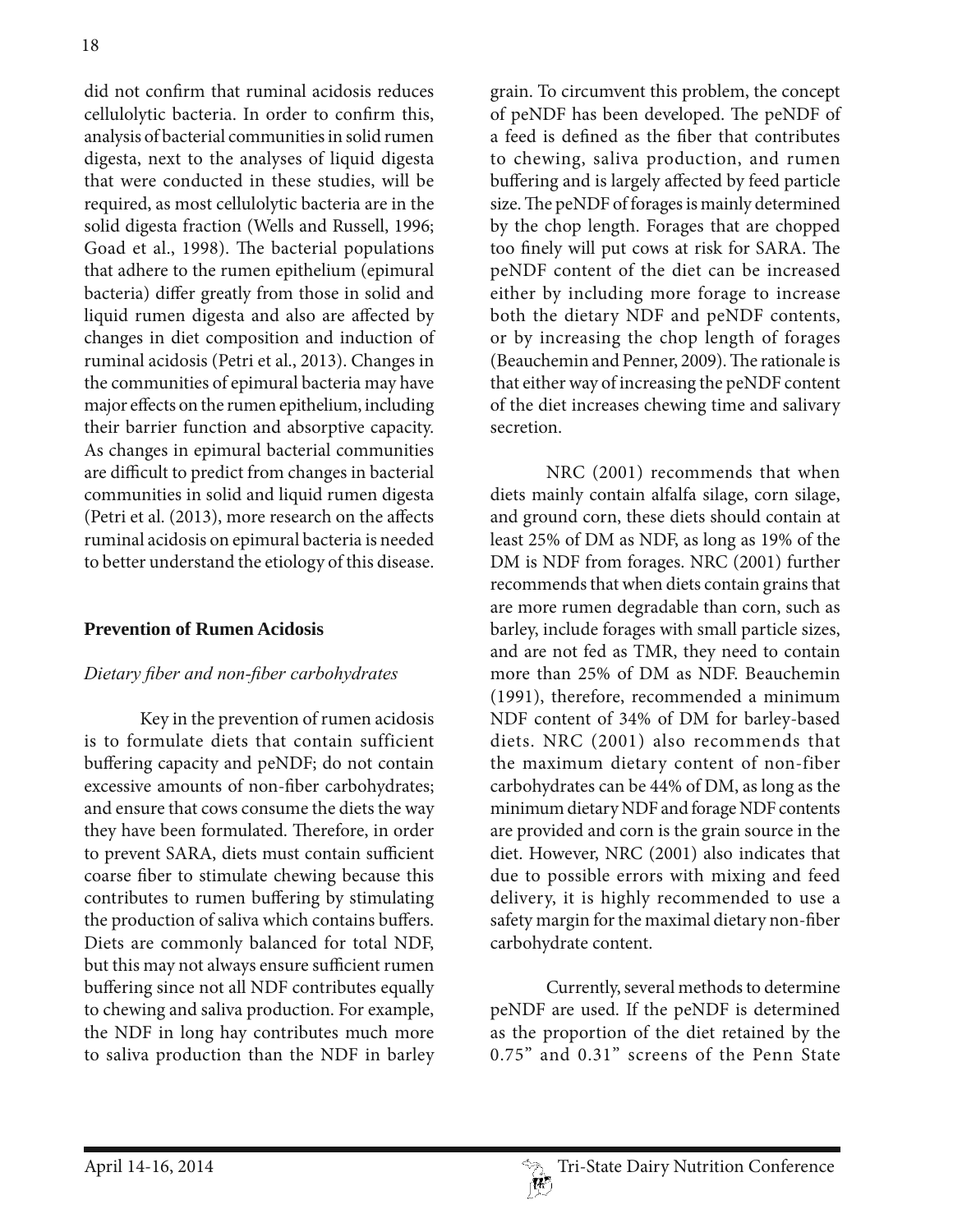Particle Separator **(PSPS)**, then a minimum dietary peNDF content of 19 to 20% may be sufficient (Plaizier et al., 2008). Other research groups have, however, come up with slightly different minimum peNDF requirements. It is clear that these requirements depend on how much concentrate is included in the diet and which forages and grains are used. Yang and Beauchemin (2009) concluded that, due to inconsistent research results, firm conclusions on the minimum dietary peNDF content can still not be drawn. Heinrichs (2013) recommended that the 0.75", 0.31", and 0.16" screens of the PSPS should contain 2 to 8, 30 to 50, and 10 to 20% of TMR, and that 30 to 40% of these rations should be retained by the bottom pan of the PSPS. Heinrichs (2013) also provided recommendations of particle size distributions of corn silage and haylage. Although the impact of deviating from these recommendations is not immediately clear, it is highly recommended to regularly check diets for lactating cows with the PSPS.

# *Feed delivery and prevention of sorting*

Diets that cows consume frequently differ from those that have been formulated due to errors in mixing, excessive mixing, and feed sorting by cows. Errors in mixing can occur when the components of the diet are not weighed in accurately and if the DM contents of forages are very different than assumed. Other nutritional management strategies to prevent SARA include presenting the feed in a form that promotes the consumption of a more consistent ration, such as the use of TMR instead of component feeding systems, as well as increased feed access through frequent feeding throughout the day. Several experiments conducted by our research group and in Wisconsin have shown that cows select against large feed particles in favor of smaller feed particles (Leonardi and Armentano, 2003). This means that even if the diet contains

sufficient peNDF, the portion that is consumed might not. Cows are better able to sort very dry diets compared to wetter diets. Hence, feeding diets that are not excessively dry will reduce sorting. Some dairy farmers add water to the TMR to reduce DM content in order to reduce sorting. Adding water is meant to bind ration particles together and make it difficult to sorting against the larger forage particles.

However, adding water to TMR has yielded mixed results in studies reported in the literature. Some studies showed that adding water to reduce a TMR DM from 80 to 64% DM reduced sorting for the smallest particles (Leonardi et al., 2005). In other studies reducing TMR DM concentration from 58 to 48% resulting in more sorting and lower DMI (Miller-Cushon and DeVries, 2009). Adding water to the rations can potentially lower DM intake because of the filling effect of higher moisture rations. Adding liquid feed, such as molasses, instead of water to a dry TMR has been shown to prevent sorting by binding ration particles together and making it difficult for cows to sort against the larger forage particles (DeVries and Gill, 2012).

Additionally, sorting can be minimized by avoiding excessive amounts of long material in the TMR. It has been suggested that added hay or straw should not be longer than 2.5 to 5 cm (1.0 to 2.0 in) (Hall, 2002; Shaver, 2002). Such feeding behavior may increase during heat stress as the cows attempt to reduce metabolic heat production by selecting away from forage toward concentrate (McDowell, 1972). Therefore when conditions of temperature and relative humidity are likely to lead to heat stress, it is recommended that dietary peNDF content be increased and non-fiber carbohydrates content decreased (Stone, 2004).

If herds are at risk of ruminal acidosis, increasing the frequency of feed delivery should

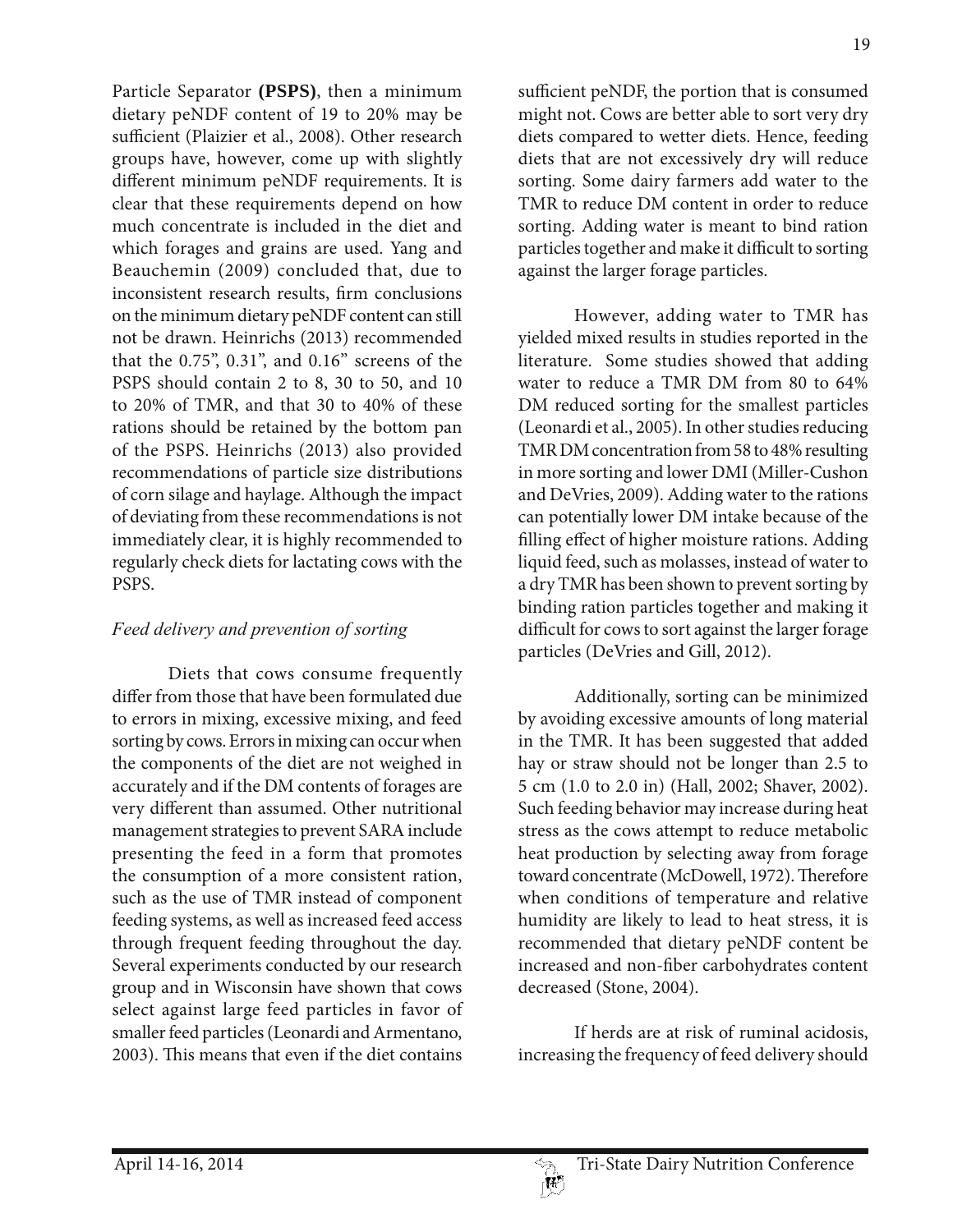be considered. The provision of fresh feed will stimulate eating (DeVries et al., 2003a). As a result, supplying feed more than once daily will spread out the meals of cows during the day. This will reduce diurnal variation in rumen pH, and therefore, reduce the risk of rumen acidosis. Other conditions that reduce rumination and the distribution of meals throughout the day, such as insufficient and competition for bunk space, limited access to feed, and long milk parlor holding times, will also increase the risk of SARA (Stone, 2004). DeVries et al. (2003b) suggested that a feeding space of 24"/cow in a freestall, will not allow all cows to access feed simultaneously, and the change in feeding pattern that this causes increases the risk for rumen acidosis.

### *Dietary buffers and yeast*

Exogenous dietary buffers, such as sodium bicarbonate, can be added to high grain diets at rates ranging from 0.75 to 1% of DM to complement the intrinsic buffering from the forage components of the diet (Krause, 2008). These buffers have been found to be beneficial in stimulating DMI in corn-silage based diets only but not with alfalfa or grass silage based diets (Erdman, 1988; Staples and Lough, 1989). This is probably because of the relatively higher intrinsic buffering capacity of alfalfa and grass silage compared to corn silage. Force-feeding buffers is not practical and would be expensive as all animals, including those that do not require buffers, would be fed. Alternatively, free choice feeding of buffers does not appear to alleviate SARA since cows that are affected by SARA do not appear to 'correct' this imbalance in rumen environment by increasing intake of sodium bicarbonate (Keunen et al., 2003). In addition to the added buffers, the diet also has intrinsic buffering capacity that is an inherent property of the feed ingredients used in diet formulation. Intrinsic buffering is largely explained by dietary cation-anion difference (DCAD) (i.e.,  $(Na + K)$ )

– (Cl + S). Diets with high net positive DCAD values tend to support higher rumen pH and increase DMI and milk yield (Sanchez et al., 1994; Block and Sanchez, 2000) with optimum early and mid-lactation DCAD values of about +400 mEq/kg (+182mEq/lb) and +275 to +400 mEq/kg +125 to +182 mEq/lb), respectively. Alfalfa forages tend to have a higher DCAD than corn silage, and concentrate feeds generally have lower or negative DCAD, which adds to their high potential to cause SARA because of the high fermentable carbohydrate content (Oetzel, 2007).

In vitro studies suggested that *Saccharomyces cerevisiae* yeast interact with rumen bacteria to reduce lactate accumulation (Chaucheyras et al., 1996), which implies that yeast supplementation may be beneficial to the cows suffering from ruminal acidosis. However, Moya et al., (2009) did not observe that a *Saccharomyces cerevisiae* fermentation product (SCFP, Original XPC, Diamond V) reduced the effect of a grain-based ruminal acidosis challenge on rumen fermentation. In contrast, Li et al. (2013a) reported that SCFP stabilized ruminal pH.

### *Adaptation to high grain diets*

A rapid increase in the concentrate inclusion in the diet also will put cows at risk for SARA, as the rumen microbes and the cows (especially the rumen wall) need to adapt to the change in diet. Lead feeding, the practice of increasing the proportion of concentrate in the TMR during the last few weeks prior to calving; has become common practice in North America. Even though increasing the amount of concentrate fed during the close-up dry period will reduce SARA in fresh cows, it is possible that errors in which too much concentrate is fed can also increase the risk for SARA. However, the risks of this practice resulting in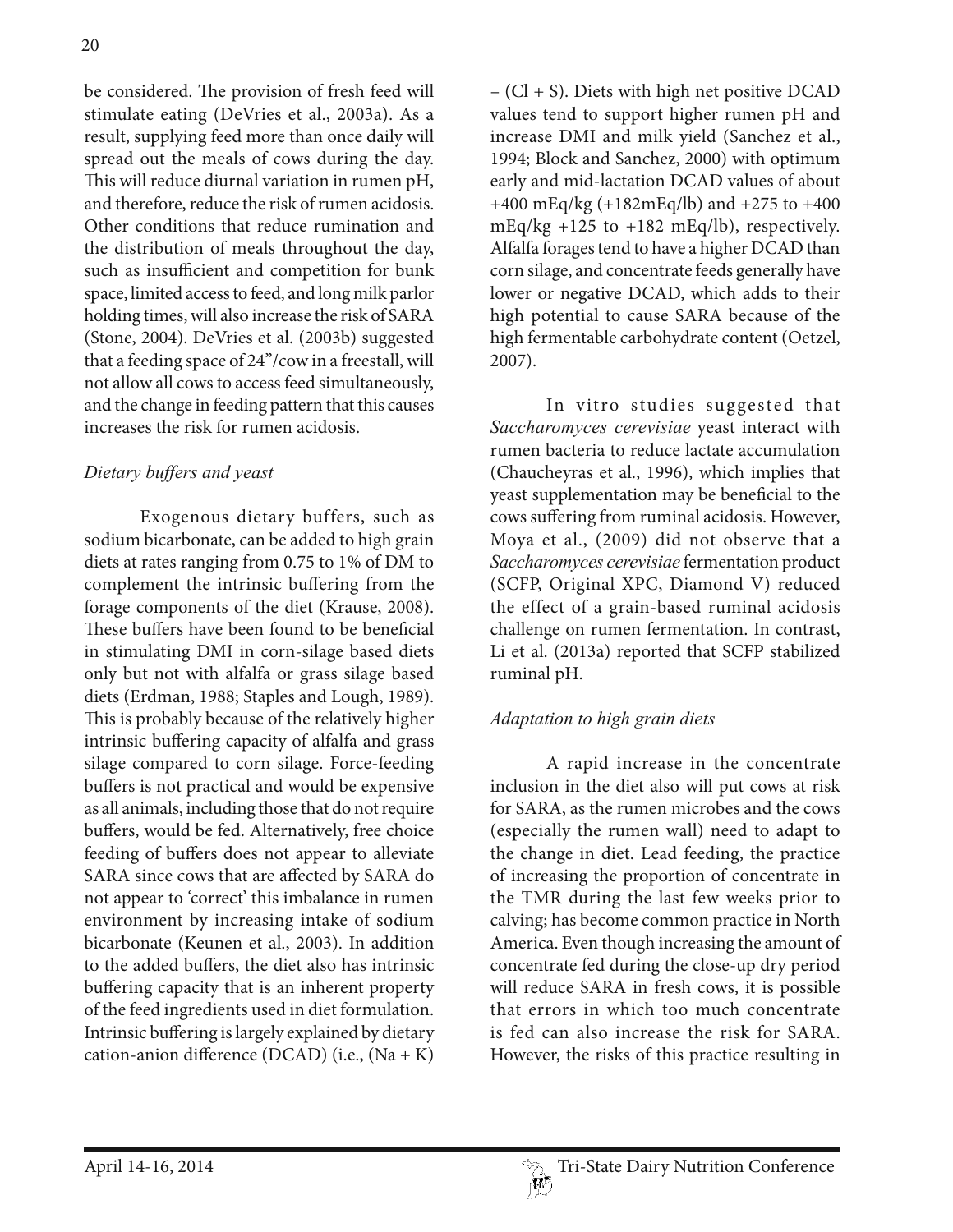overconsumption of concentrate that would cause SARA are minimal because of low DMI during the transition period (Bertics et al., 1992). Instead, insufficient concentrate feeding during the transition period may increase the risk of SARA through failure to increase the SCFA absorptive capacity of the ruminal papillae, as well as due to failure to adapt the rumen microbial population to high concentrate diets (Dirksen et al., 1984). Hence, it is recommended to start feeding close-up dry cows more grain starting 3 weeks before calving, as this will adapt the rumen microbes and the rumen papillae to the high concentrate diet that will be fed after calving. Close-up dry cows should receive diets with 8 to 10 lbs/day of grain by calving time (NRC, 2001).

### *Other Factors*

Another important point that can be overlooked is ration preparation. There is a possibility for there to be significant variation in forage DM and nutrient composition which may create a potential for a feeder to deliver rations with different composition with each load. This variation can be minimized through regular sampling and laboratory analysis and adjustment of the formulation to match changes in forage quality. Thus, forage samples should be taken and analyzed with wet chemical procedures. Even with feeding systems where samples are collected and tested regularly, variation in DM and chemical constituents have been shown to exist (Stone, 2004). Regular checking of the DM of the forages and the diets is, therefore, important precaution. A quick DM test using a microwave oven can be used for this purpose. This would reduce errors in the mixing of diets, which can occur when the DM of the forages is different from the DM used in the diet formulation.

Excessive mixing can reduce the size of coarse feed particles, and thereby, reduce the

peNDF content of the diet. It is, therefore, highly recommended to determine what the minimum time is needed to obtain a good feed mix and use this time for future feed preparations.

Additionally, the rumen pH depression may be exacerbated by the type of grain fed (corn vs barley), harvest /storage method (dry vs high moisture), and degree of processing (rolled, ground, or steam-flaked) (Nocek and Tamminga, 1991; Shaver, 2005). These factors often affect both the amount and degree of starch degradability in the rumen. The challenge that animal nutritionists face is finding nutritional interventions that might prevent SARA without limiting grain feeding. Some of the approaches that have been suggested include supplementation with specific yeast strains that enhances lactate utilization in the rumen under certain specific conditions (Dawson, 1995), and preconditioning rumen microbes to lactate by adding it to the diet to enhance the ability of the microbes to adapt to sudden increase in lactate (Owens et al., 1998). Alternatively, direct-fed microbials also might be added to the rumen of cows (Nocek et al., 1999). Additionally, feeding ionophores reduce ruminal lactate production, possibly through the inhibitory effects of ionophores on lactate-producing bacteria (Owens et al., 1998).

# **Conclusions**

Diagnosis of ruminal acidosis remains difficult, but many management strategies are available that can reduce the risk of this disease. Nutritional management both in terms of DM and chemical composition remain the major way to control SARA in cattle. However, environmental factors, such as insufficient bunk space and social dominance, also can affect the feeding patterns and predispose some animals to SARA. Some of the basic principles of reducing SARA include providing sufficient peNDF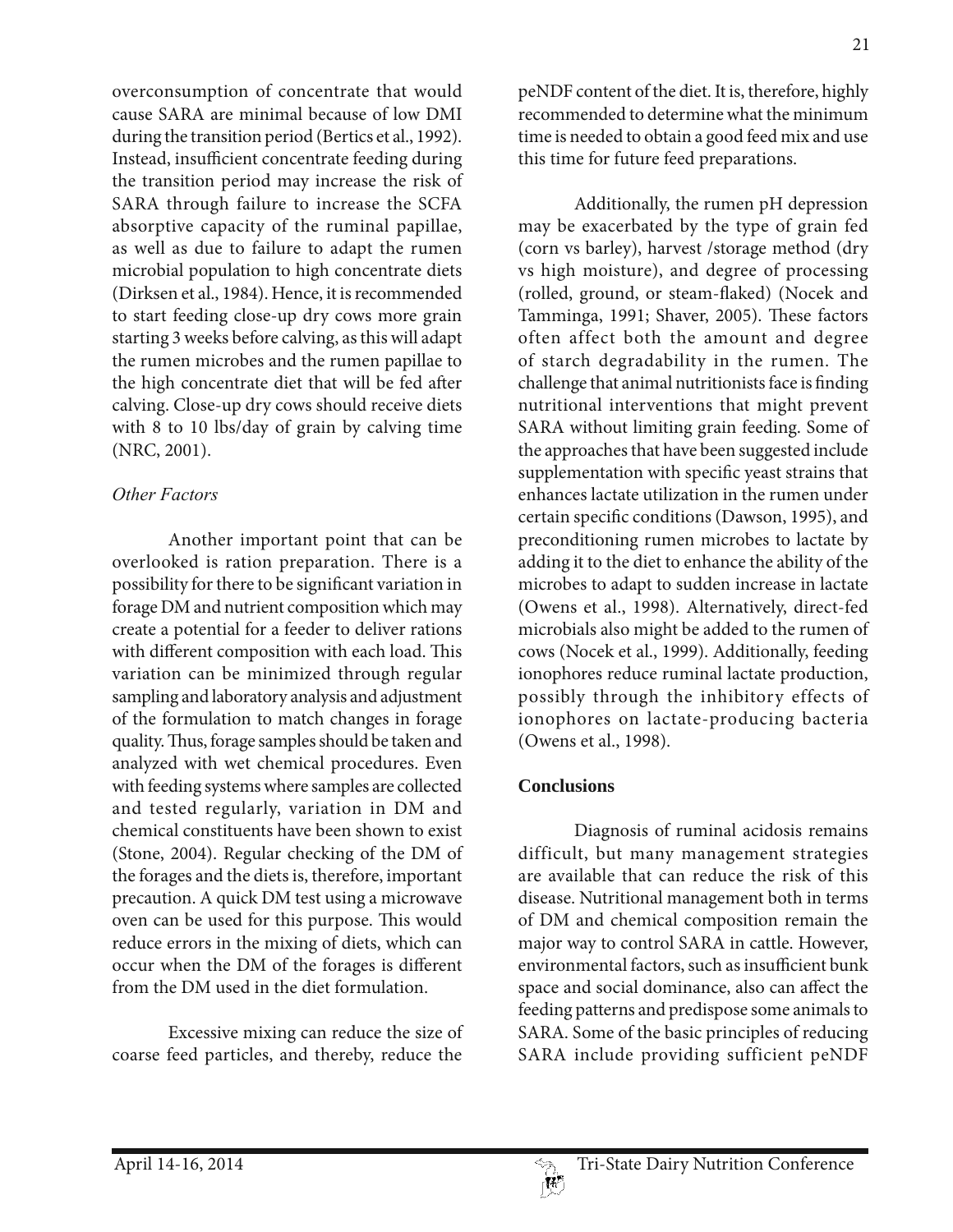while limiting the intake of readily fermentable carbohydrates and ensuring that cows are adequately adapted to high grain diets. Thus, the importance of regular monitoring of feeds used in diet formulation, as well as ensuring that the diet that is formulated closely matches what the cows consumes, cannot be over-emphasized.

### **References**

Bauman, D.E. and J.M. Griinari. 2003. Nutritional regulation of milk fat synthesis. Ann. Rev. Nut. 23:203-227.

Beauchemin, K.A. 1991. Effects of dietary neutral detergent fibre concentration and alfalfa hay quality on chewing, rumen function, and milk production. J. Dairy Sci. 74:3140-3151.

Beauchemin, K., and G. Penner. 2009. New developments in understanding ruminal acidosis in dairy cows. Proc. Pages 1-12 in Tri-State Dairy Nutrition Conf., The Ohio State University, Columbus.

Bertics, S.J., R.R. Grummer, C. Cadorniga-Valino, and E.E. Stoddard. 1992. Effect of prepartum dry matter intake on liver triglyceride concentration and early lactation. J. Dairy Sci. 75:1914-1922.

Block, E., and W.K. Sanchez. 2000. Is it important to adjust the dietary cation-anion difference for lactating dairy cows? Pages 27-39 in Proc. Tri-State Dairy Nutr. Conf., The Ohio State University, Columbus.

Chaucheyras, F., G. Fonty, G. Bertin, J.M. Salmon, and P. Gouet. 1996. Effects of a strain of Saccharomyces cerevisiae (Levucell(R) SC1), a microbial additive for ruminants, on lactate metabolism in vitro. Can. J. Microbiol. 42:927- 933.

Dawson, K.A. 1995. The use of yeast strain 8417 in manipulating ruminant high concentrate diets. Pages 25-36 in Proc. 56th MN Nutr. Conf. and Alltech, Inc. Tech. Sym. Univ. of MN Ext. Serv., St. Paul, MN.

DeVries, T.J., and R.M. Gill, 2012. Adding liquid feed to a total mixed ration reduces feed sorting behavior and improves productivity of lactation dairy cows. J. Dairy Sci. 95:2648-2655.

DeVries, T.J., M.A. von Keyserlingk, D.M. Weary, and K.A. Beauchemin. 2003a. Measuring the feeding behavior of lactating dairy cows in early to peak lactation. J. Dairy Sci. 86:3354-3361.

DeVries, T.J., M.A. von Keyserlingk, and K.A. Beauchemin. 2003b. Short communication: Diurnal feeding pattern of lactating dairy cows. J. Dairy Sci. 86:4079-4082.

Dirksen, G., H.G. Liebich, G. Brosi, H. Hagemeister, and E. Mayer. 1984. Morphology of the rumen mucosa and fatty acid absorption in cattle—Important factors for health and production. Zentralblatt fur Veterinarmedizin. Reihe A 31(6):414-430.

Dohme, F., T.J. DeVries, K.A. Beauchemin, K.M. Krause, and K.S. Schwartzkopf-Genswein. 2007. Severity of ruminal acidosis increases with repeated bouts particularly when cows are fed low forage diets. J. Anim. Sci. 85:653-653.

Duffield, T., J.C. Plaizier, A. Fairfield, R. Bagg, G. Vessie, P. Dick, J. Wilson, J. Aramini, and B. McBride. 2004. Comparison of techniques for measurement of rumen pH in lactating dairy cows. J. Dairy Sci. 87:59-66.

Elsasser, T.H., S. Kahl, N.C. Steele, and T.S. Rumsey. 1997. Nutritional modulation of somatotropic axis-cytokine relationships in cattle: A brief review. Comp. Biochem. and Physio. Part A: Physio.116:209-221.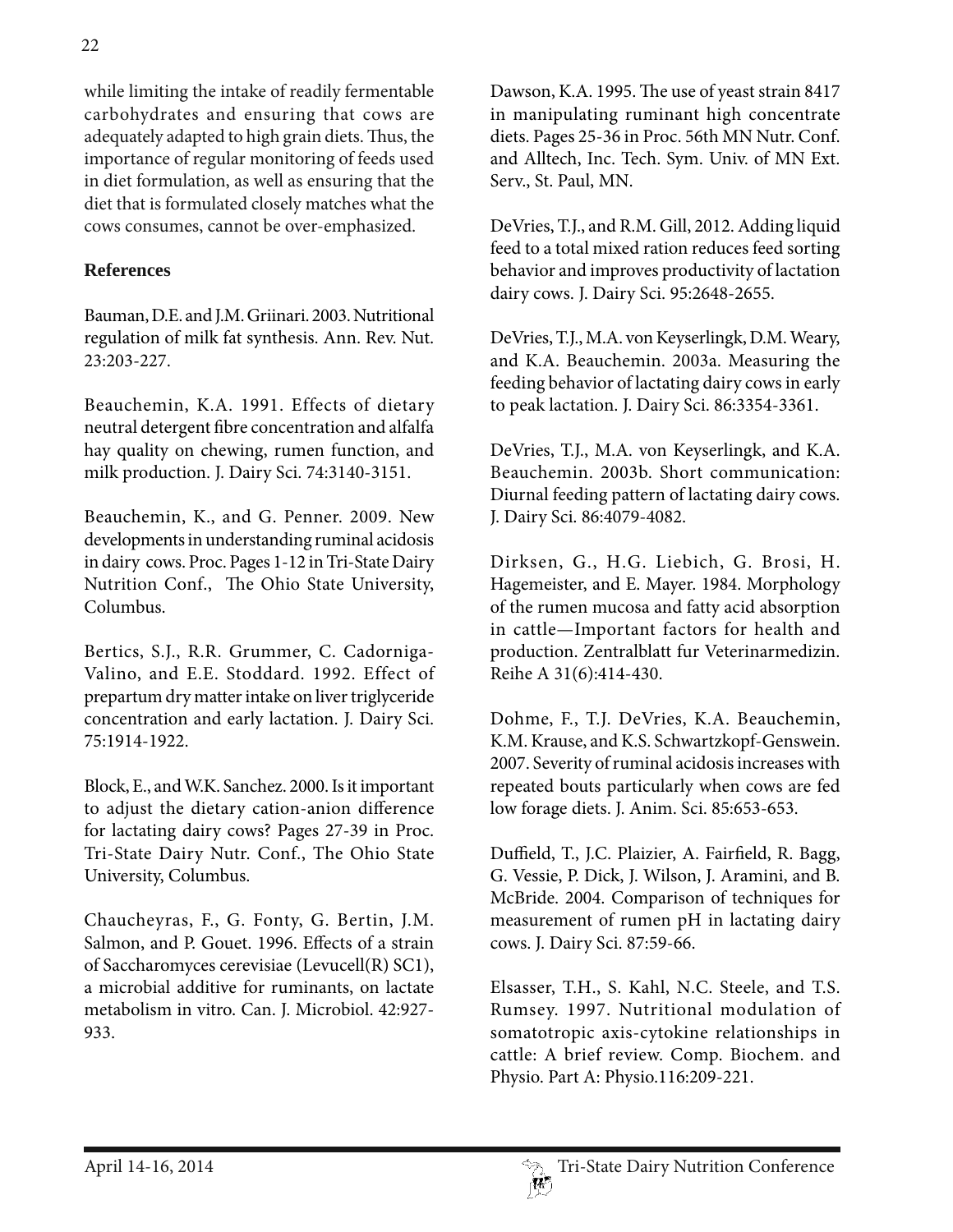Enemark, J.M., R.J. Jorgensen, and N.B. Kristensen. 2004. An evaluation of parameters for the detection of subclinical rumen acidosis in dairy herds. Vet. Res. Commun. 28:687-709.

Erdman, R. A. 1988. Dietary buffering requirements of the lactating dairy cow: A review. J. Dairy Sci. 71:3246-3266.

Garrett, E.F., M.N. Pereira, K.V. Nordlund, L.E. Armentano, W.J. Goodger, and G. R. Oetzel. 1999. Diagnostic methods for the detection of subacute ruminal acidosis in dairy cows. J. Dairy Sci. 82:1170-1178.

Gasteiner, J., M. Fallast, S. Rosenkranz, J. Häusler, K. Schneider, and T. Guggenberger. 2009. Measuring rumen pH and temperature by an indwelling and wireless data transmitting unit and application under different feeding conditions. Vet. Med. Austria 96:188-194.

Gianesella, M., M. Morgante, C. Cannizzo, A. Stefani, P. Dalvit, V. Messina, and E. Giudice. 2010. Subacute ruminal acidosis and evaluation of blood gas analysis in dairy cow. Vet. Med. Int. Vol. 2010, Article ID 392371, 4 pgs.

Goad, D.W., C.L. Goad, and T.G. Nagaraja. 1998. Ruminal microbial and fermentative changes associated with experimentally induced subacute acidosis in steers. J. Anim. Sci. 76: 234–241.

Gozho, G.N., J.C. Plaizier, D.O. Krause, A.D. Kennedy, and K.M. Wittenberg. 2005. Subacute ruminal acidosis induces ruminal lipopolysaccharide release and triggers an inflammatory response. J. Dairy Sci. 88: 1399– 1403.

Hall, M.B. 2002. Rumen acidosis: Carbohydrate feeding considerations. Pages 51-61 in Proc. 12th Int. Symp. Lameness in Ruminants, Orlando, FL. Heinrichs, J. 2013. The Penn State Particle Size Separator. Department of Animal Science, Penn State University. Penn State Extension DSE 2013- 186. University Park, PA.

Herrera-Saldana, R.E., J.T. Huber, and M.H. Poore. 1990. Dry matter, crude protein, and starch degradability of five cereal grains. J. Dairy Sci. 73(9):2386-2393.

Huntington, G.B. 1997. Starch utilization by ruminants: From basics to the bunk. J. Anim. Sci. 75:852-867.

Keunen, J.E., J.C. Plaizier, L. Kyriazakis, T.F. Duffield, T.M. Widowski, M.I. Lindinger, and B.W. McBride. 2002. Effects of a subacute ruminal acidosis model on the diet selection of dairy cows. J. Dairy Sci. 85:3304-3313.

Keunen, J.E., J.C. Plazier, I. Kyriazakis, T.F. Duffield, T.M. Widowski, M.I. Lindinger, and B. W. McBride. 2003. Effects of subacute ruminal acidosis on free-choice intake of sodium bicarbonate in lactating dairy cows. J. Dairy Sci. 86:954-957.

Khafipour, E., D.O. Krause, and J.C. Plaizier. 2009a. A grain-based subacute ruminal acidosis challenge causes translocation of lipopolysaccharide and triggers inflammation. J. Dairy Sci. 92:1060-1070.

Khafipour, E., D.O. Krause, and J.C. Plaizier. 2009b. Alfalfa pellet-induced subacute ruminal acidosis in dairy cows increases bacterial endotoxin in the rumen without causing inflammation. J. Dairy Sci. 92:1712-1724.

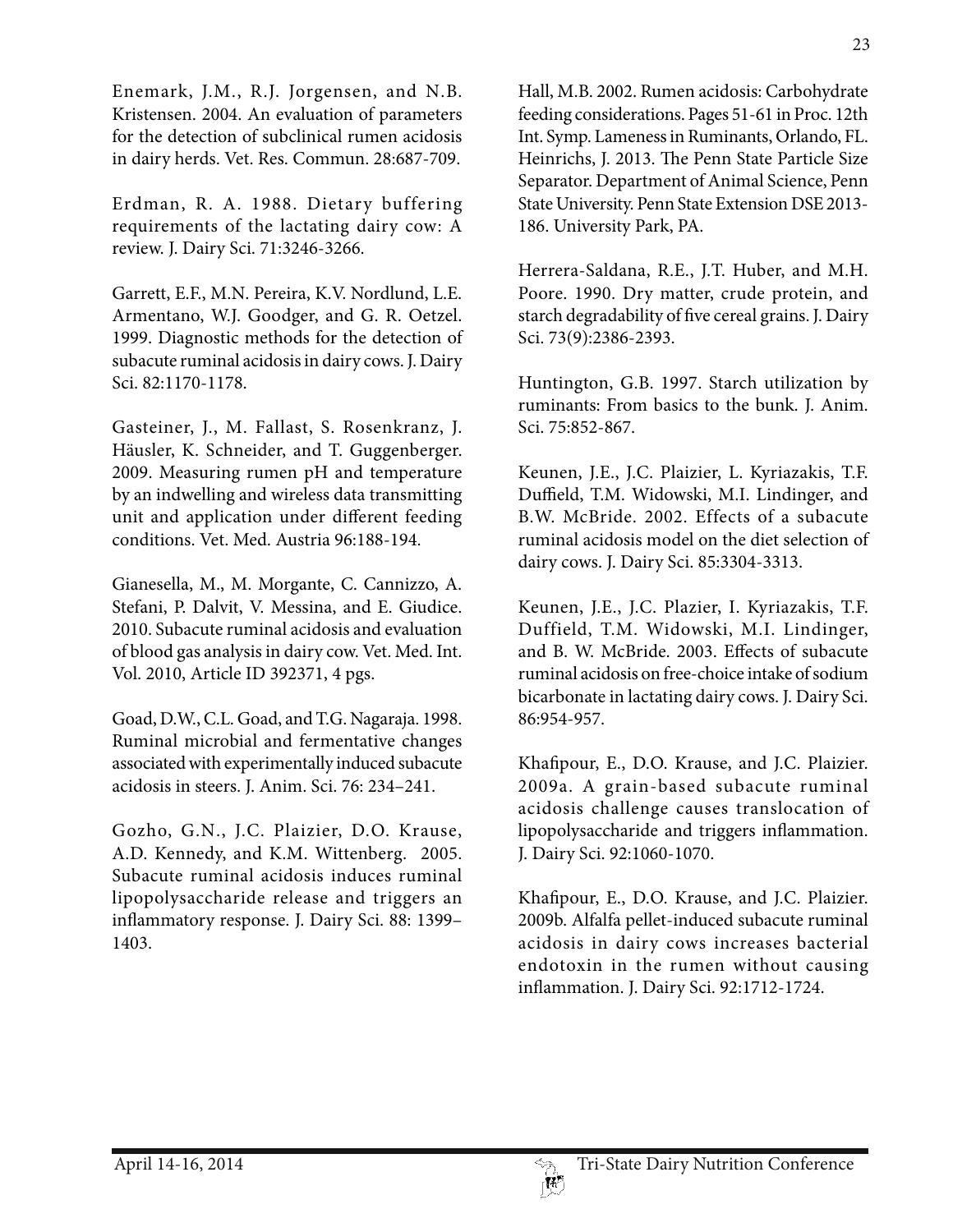Khafipour, E., S. Li, J.C. Plaizier, and D.O. Krause. 2009c. Rumen microbiome composition determined using two nutritional models of subacute ruminal acidosis. Appl. Env. Microbio. 75:7115-7124.

Khafipour, E., J.C. Plaizier, P.C. Aikman, and D.O. Krause. 2011. Population structure of rumen Escherichia coli associated with subacute ruminal acidosis (SARA) in dairy cattle. J. Dairy Sci. 94:351-360.

Khafipour, E., S. Li, J.C. Plaizier, S.E. Dowd, and D.O. Krause. 2011b. Microbiome analysis of the rumen, cecum, and feces of dairy cows with subacute ruminal acidosis. J. Anim. Sci. Vol. 89, E-Suppl. 1/J. Dairy Sci. Vol. 94, E-Suppl. 1:689.

Kleen, J., G. Hooijer, J. Rehage, and J. Noordhuizen. 2003. Subacute ruminal acidosis (SARA): A review. J. Vet. Med. Series A 50:406- 414.

Kleen, J.L., G..A. Hooijer, J. Rehage, and J.P.T.M. Noordhuizen. 2009. Subacute ruminal acidosis in Dutch dairy herds. Vet. Rec. 164:681-684.

Kleen, J.L., L. Upgang, and J. Rehage. 2013. Prevalence and consequences of subacute ruminal acidosis in German dairy herds. Acta Vet. Scand. 55.1-6.

Krause, K.M. 2008. To buffer or not? Supplemental bicarb and subacute ruminal acidosis. Southwest Nutrition and Management Conference Proceedings, University of Arizona, AZ.

Krause, K.M., and G.R. Oetzel. 2006. Understanding and preventing subacute ruminal acidosis in dairy herds: A review. Anim. Feed Sci. Tech. 126:215-236.

Leonardi, C., and L.E. Armentano. 2003. Effect of quantity, quality, and length of alfalfa hay on selective consumption by dairy cows. J. Dairy Sci. 86:557-564.

Leonardi, C., F. Giannico, and L. E. Armentano. 2005. Effect of water addition on selective consumption (sorting) of dry diets by dairy cattle. J. Dairy Sci. 88:1043-1049.

Li, S., G. N. Gozho, N. Gakhar, E. Khafipour, D. O. Krause, and J. C. Plaizier. 2012b. Evaluation of diagnostic measures for subacute ruminal acidosis in dairy cows. Can. J. Anim. Sci. 92:353- 364.

Li, S., E. Khafipour, D.O. Krause, A. Kroeker, J.C. Rodriguez-Lecompte, G..N. Gozho, and J.C. Plaizier. 2012a. Effects of subacute ruminal acidosis challenges on fermentation and endotoxins in the rumen and hindgut of dairy cows. J. Dairy Sci. 95:294-303.

Li, S., E. Khafipour, D. Krause, J. Rodriguez-Lecompte, and J. Plaizier. 2010. Free endotoxins in the feces of lactating dairy cows. Can. J. Anim. Sci. 90:591-594.

Li, S., E. Khafipour, I. Yoon, M. Scott, and J. C. Plaizier. 2013a. Saccharomyces cerevisiae fermentation product stabilized rumen microbial communities of lactating dairy cows during subacute ruminal acidosis (abstract). In: Congress on gastrointestinal function meeting. Chicago, IL.

Li, S., E. Khafipour, I. Yoon, M. Scott, and J. C. Plaizier. 2013b. Effects of Saccharomyces cerevisiae fermentation product on bacteria in the rumen and hindgut of lactating dairy cows during subacute ruminal acidosis (SARA). J. Anim. Sci. Vol. 91, E-Suppl. 2/J. Dairy Sci. Vol. 96, E-Suppl. 1: 449.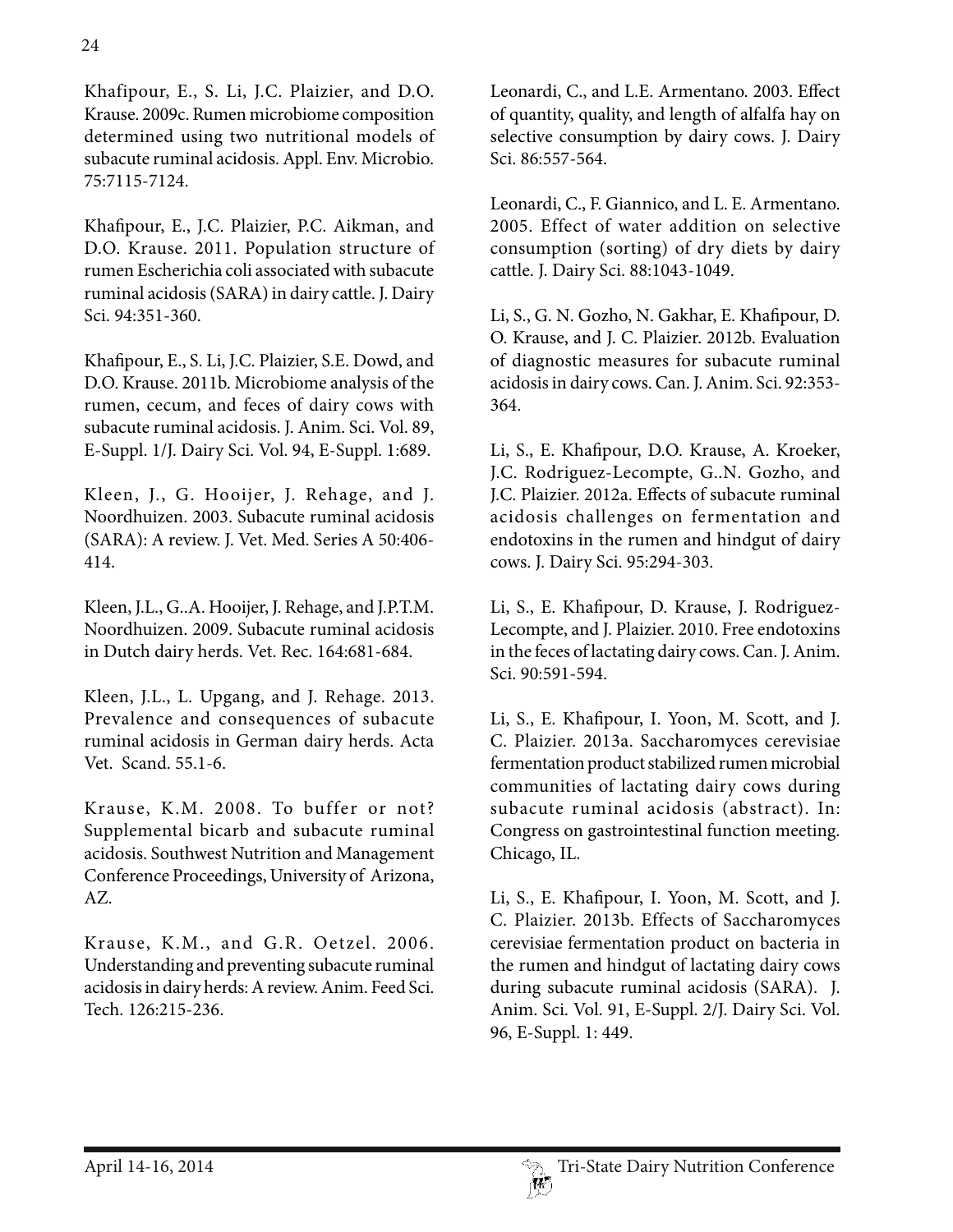Li, S., J. C. Plaizier, E. Khafipour, and D. O. Krause. 2011. Effects of subacute ruminal acidosis (SARA) challenges on bacteria in the digestive tract of dairy cows. J. Anim. Sci. Vol. 89, E-Suppl. 1/J. Dairy Sci. Vol. 94, E-Suppl. 1: 624.

Maekawa, M., K.A. Beauchemin, and D.A. Christensen. 2002. Chewing activity, saliva production, and ruminal pH of primiparous and multiparous lactating dairy cows. J. Dairy Sci. 85:1176-1182.

McBurney, M. I. P. J. V. S., and L.E. Chase. 1983. Cation exchange capacity and buffering capacity of NDF. J. Sci. Food Agric. 34:910-916.

McDowell, R.E. 1972. The animal body in warm environments. Page 65 in Improvement of Livestock Production in Warm Climates. W.H. Freeman and Co. San Francisco, CA.

Mertens, D.R. 1997. Creating a system for meeting the fiber requirements of dairy cows. J. Dairy Sci. 80:1463-1481.

Miller-Cushon, E.K., and T.J. DeVries. 2009. Effect of dietary dry matter concentration on the sorting behavior of lactating dairy cows fed a total mixed ration. J. Dairy Sci. 92:3292-3298.

Morgante, M., C. Stelletta, P. Berzaghi, M. Gianesella, and I. Andrighetto. 2007. Subacute rumen acidosis in lactating cows: An investigation in intensive Italian dairy herds. J Anim. Phys. Anim. Nutr. 9:226-234.

Mottram, T.T. 2010. Is a lifetime rumen monitoring bolus possible? in Proc. The First North American Conference on Precision Dairy Management 2010. March 2-5, 2010. Toronto, ON, Canada.

Moya, D., S. Calsamiglia, A. Ferret, M. Blanch, J. Fandiño, L. Castillejos, and I. Yoon. 2009. Effects of dietary changes and yeast culture (Saccharomyces cerevisiae) on rumen microbial fermentation of Holstein heifers. J. Anim. Sci. 87:2874-2881.

Nagaraja, T.G., E.E. Bartley, L.R. Fina, ad H.D. Anthony. 1978. Relationship of rumen gramnegative bacteria and free endotoxin to lactic acidosis in cattle. J. Anim. Sci. 47: 1329–1336.

Nagaraja, T.G., and E.C. Titgemeyer. 2007. Ruminal acidosis in beef cattle: The current microbiological and nutritional outlook. J. Anim. Sci. 90 (Suppl 1):E17-38.

Nocek, J.E., W.P. Kautz, J.A.Z. Leedle, and J.G. Allman. 1999. The effect of ruminal supplementation of direct-fed microbials on diurnal pH variation and in situ digestion in dairy cattle. J. Dairy Sci. 82(Suppl. 1):69-70.

Nocek, J.E. and S. Tamminga. 1991. Site of digestion of starch in the gastrointestinal tract of dairy cows and its effect on milk yield and composition. J. Dairy Sci. 74:3598-3629.

NRC. 2001. Nutrient Requirements of Dairy Cattle: Seventh Revised Edition. The National Academies Press. Washington, DC.

Oetzel, G.R. 2007. Subacute ruminal acidosis in dairy herds: Physiology, pathophysiology, milk fat responses, and nutritional management. Preconference seminar 7A: Dairy herd problem investigation strategies: Lameness, cow comfort, and ruminal acidosis. Amer. Assoc. Bov. Pract. 40th Annual Conference, Vancouver, BC, Canada.

Oetzel, G.R., K.V. Nordlund, and E.F. Garett. 1999. Effect of ruminal pH and stage of lactation on ruminal lactate concentration in dairy cows. J. Dairy Sci. 82 (Suppl. 1):35.